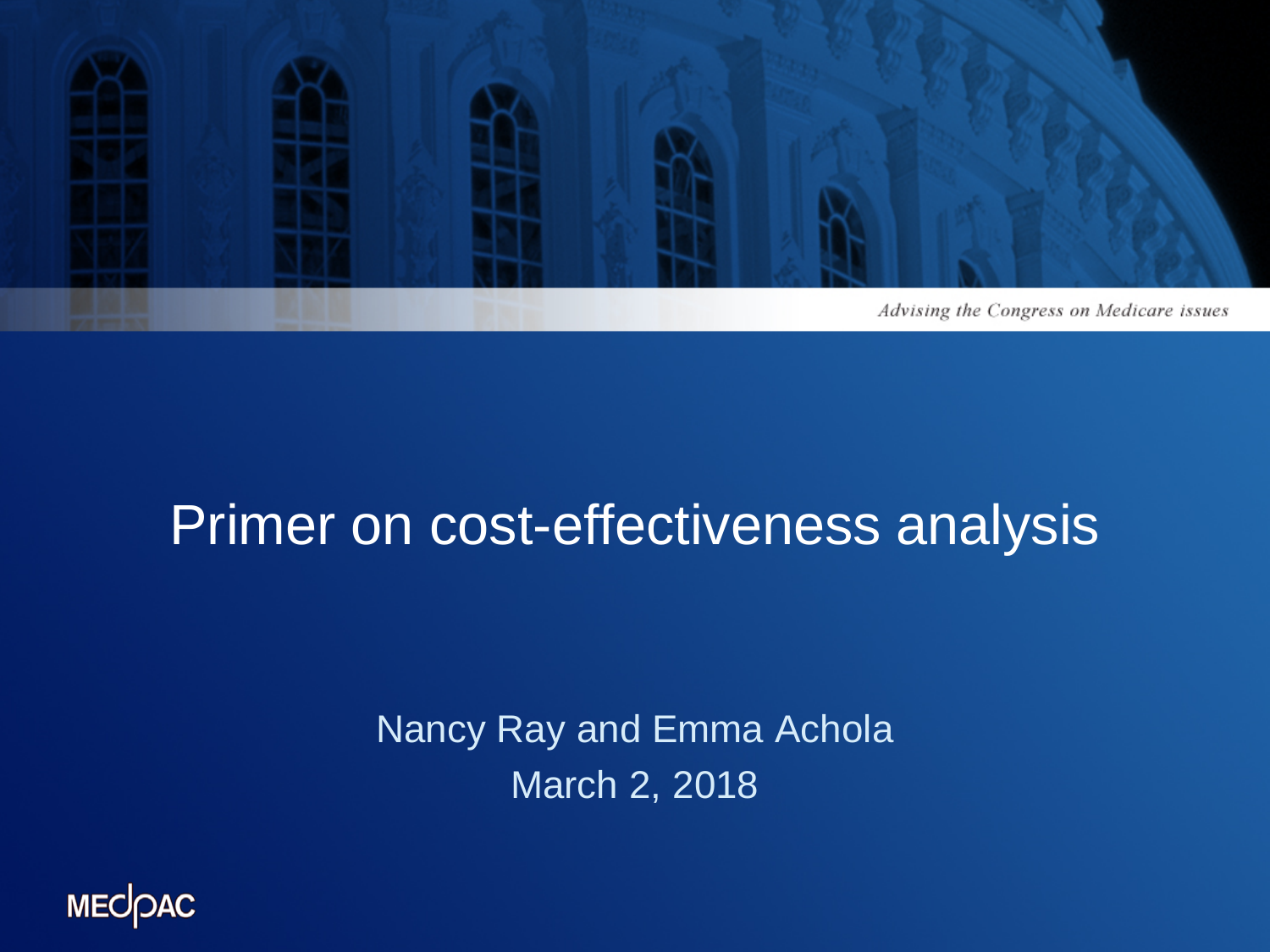## **Background**

- **During the September 2017 meeting, we** discussed FFS Medicare's coverage process
- **EXPENDITE: Commissioners requested background** information on cost-effectiveness analysis
- **Iomark 19 MedPAC's June 2005 report, we described** methods used to conduct cost-effectiveness analyses and use of such analyses by public and private entities

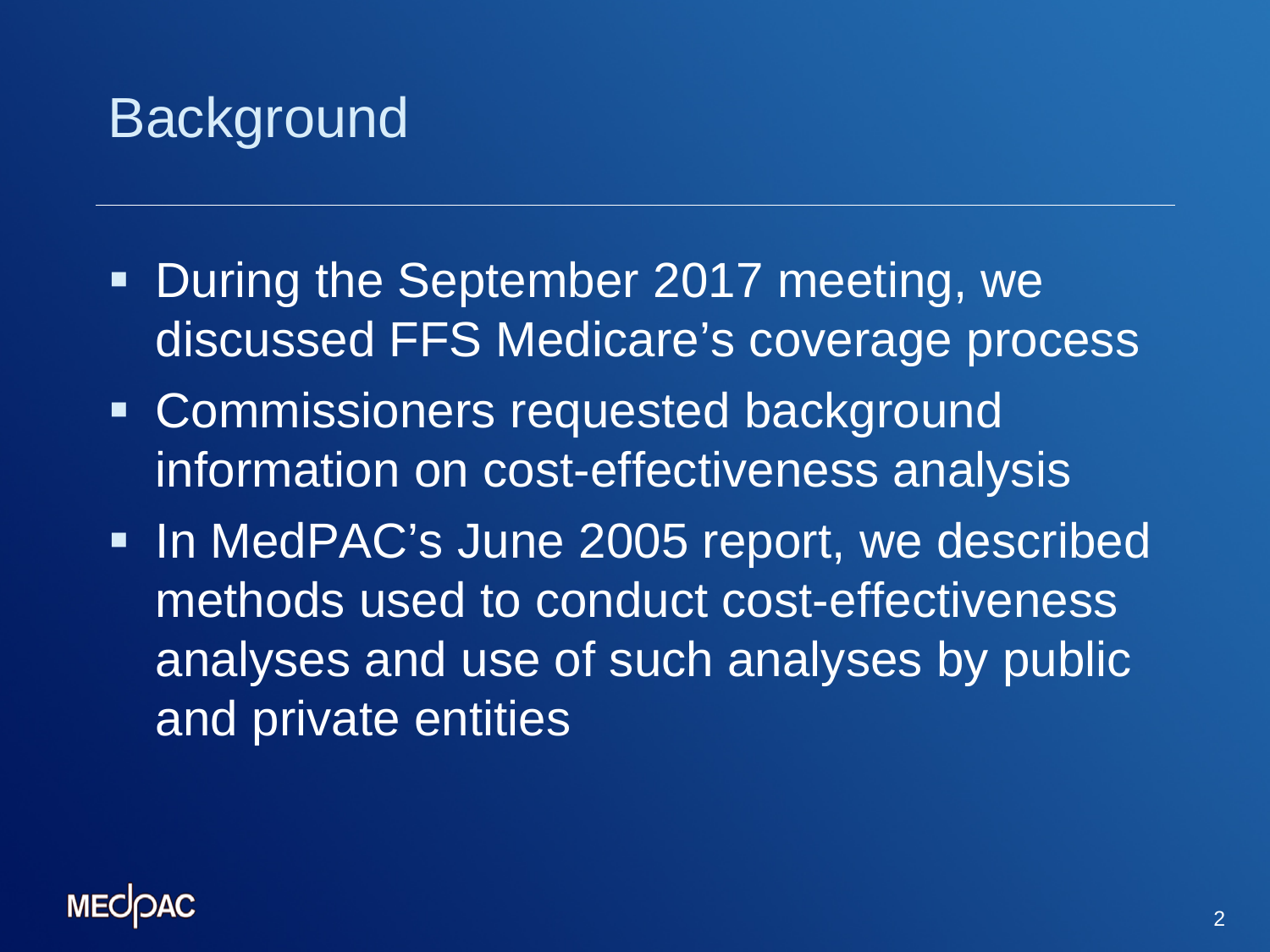### Today's session

- **Objectives and design elements of cost**effectiveness analysis
- **FFS Medicare's history in considering cost**effectiveness analysis
- **Movement towards using cost-effectiveness** analysis
- Some stakeholders' concerns about the use of such analysis

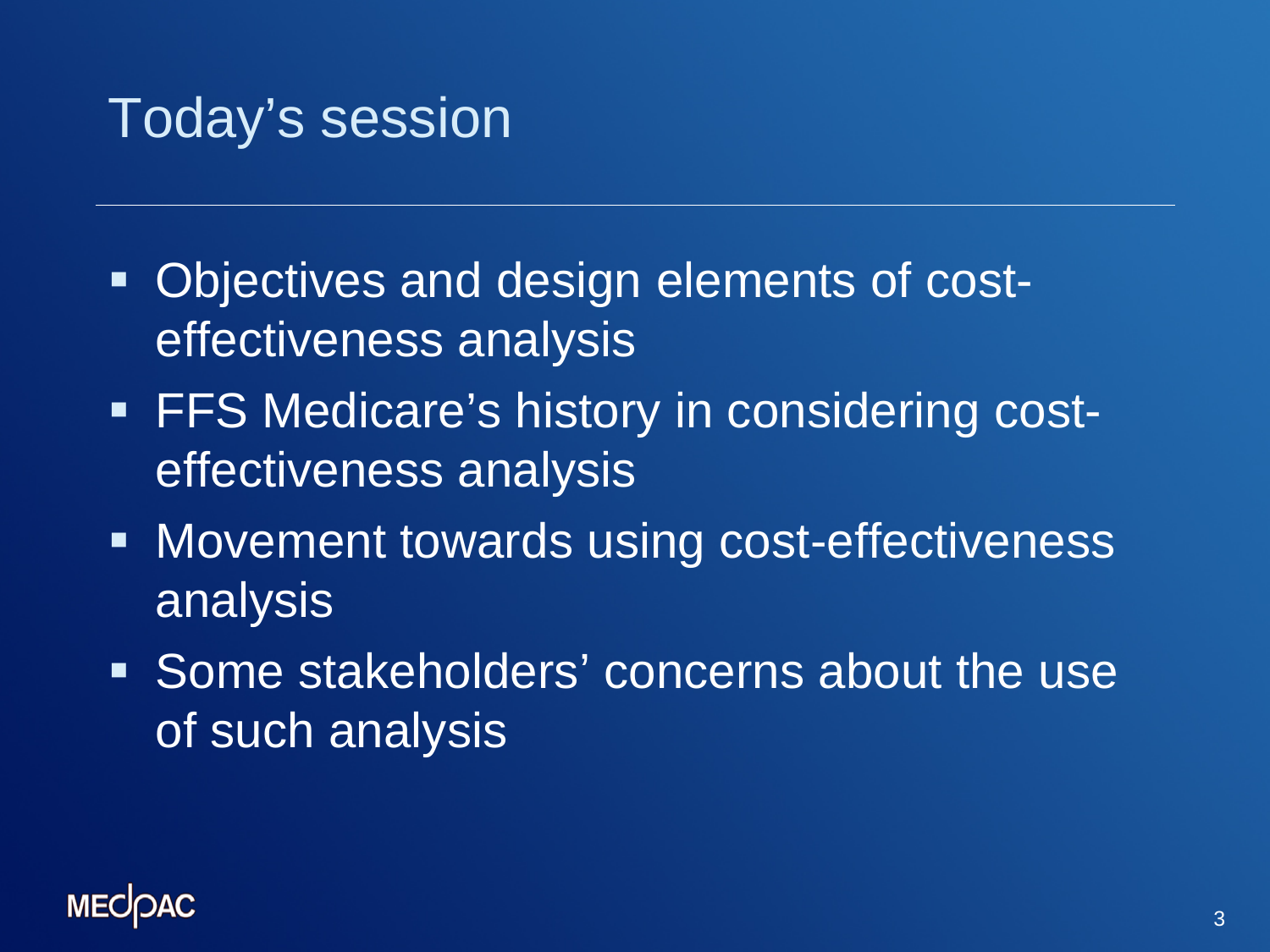#### What is cost-effectiveness analysis?

- Comparative clinical effectiveness compares the clinical effectiveness of two or more medical interventions
- Cost-effectiveness analysis compares the incremental costs and clinical effectiveness (outcomes) of two or more medical interventions
- **Researchers have used cost-effectiveness analysis** to assess a wide range of interventions, including drugs, devices, procedures, disease screening, diagnostic tests, preventive care, and radiation therapy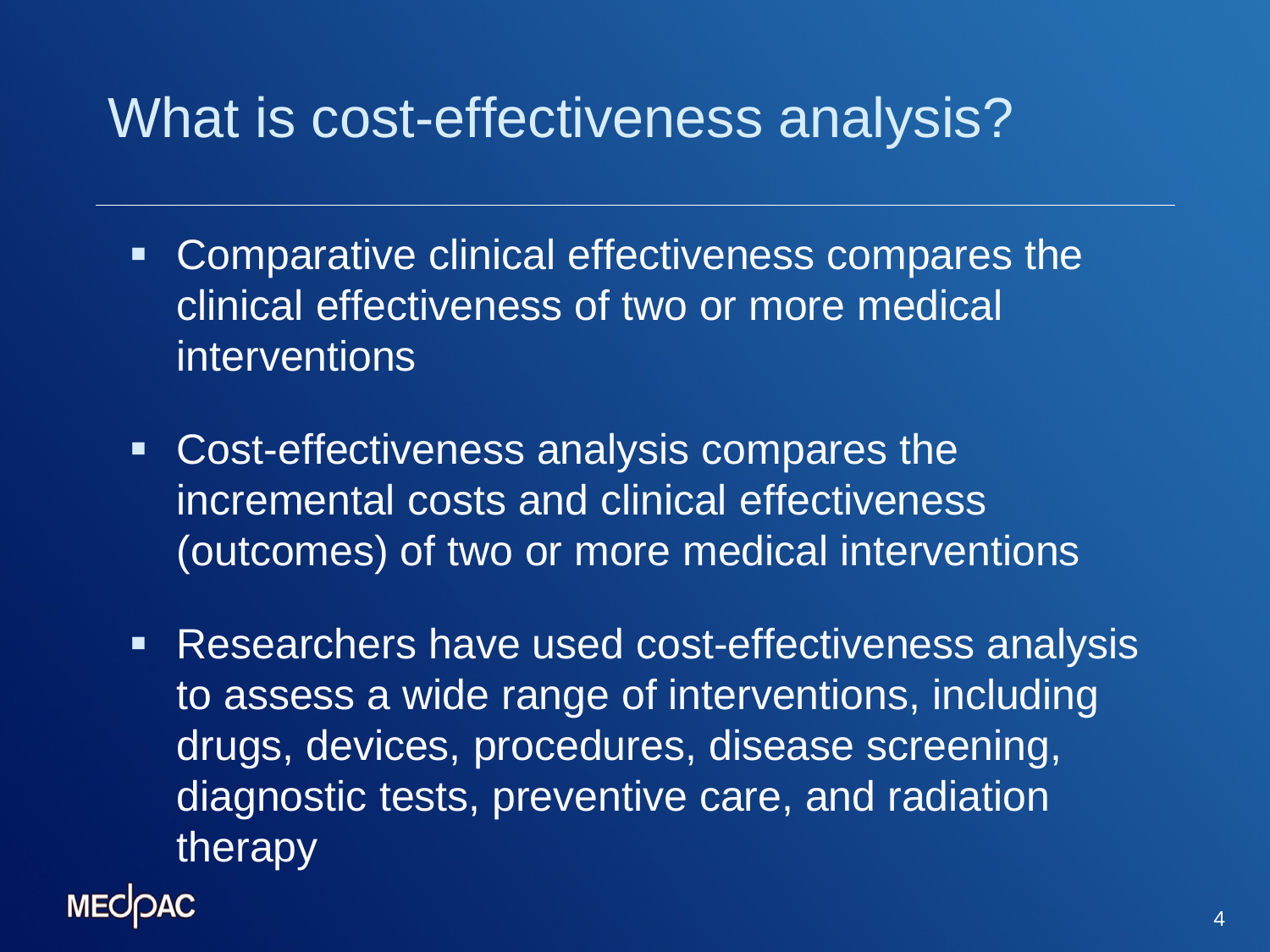## The impact of a new medical intervention



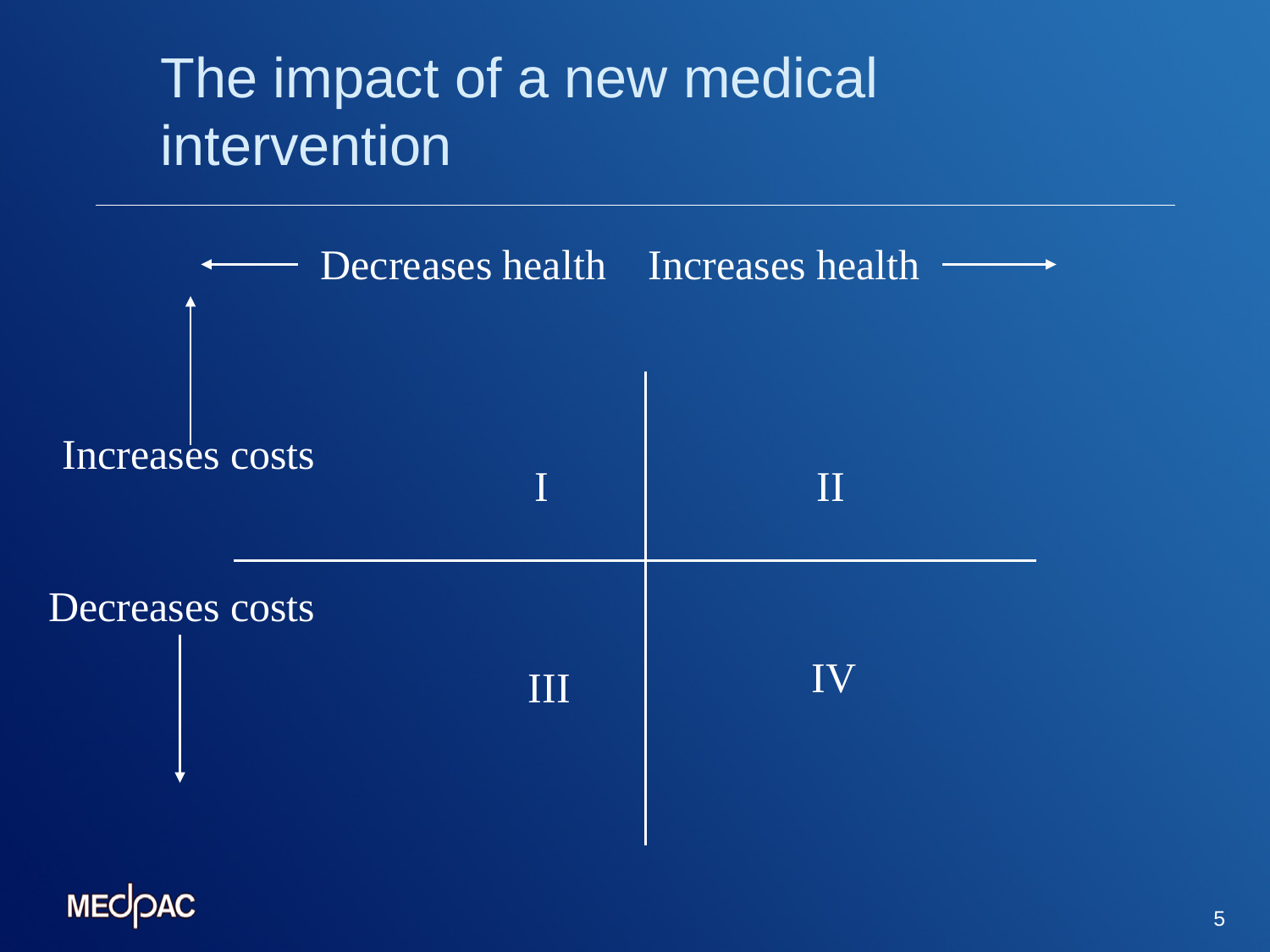# Designing cost-effectiveness analysis: Measuring costs and outcomes

- **The incremental cost-effectiveness ratio expresses the** difference in costs and outcomes between two alternatives
- Measures of costs
	- **Direct medical costs**
	- **Direct non-medical costs (e.g., transportation costs)**
	- Non-health care costs (e.g., the value of lost productivity due to illness)
- Measures of outcomes
	- Quantitative outcomes: number of cases of an illness prevented, number of years of life gained
	- Quantitative and qualitative outcomes: quality-adjusted life years, disability-adjusted life years, healthy-years equivalents

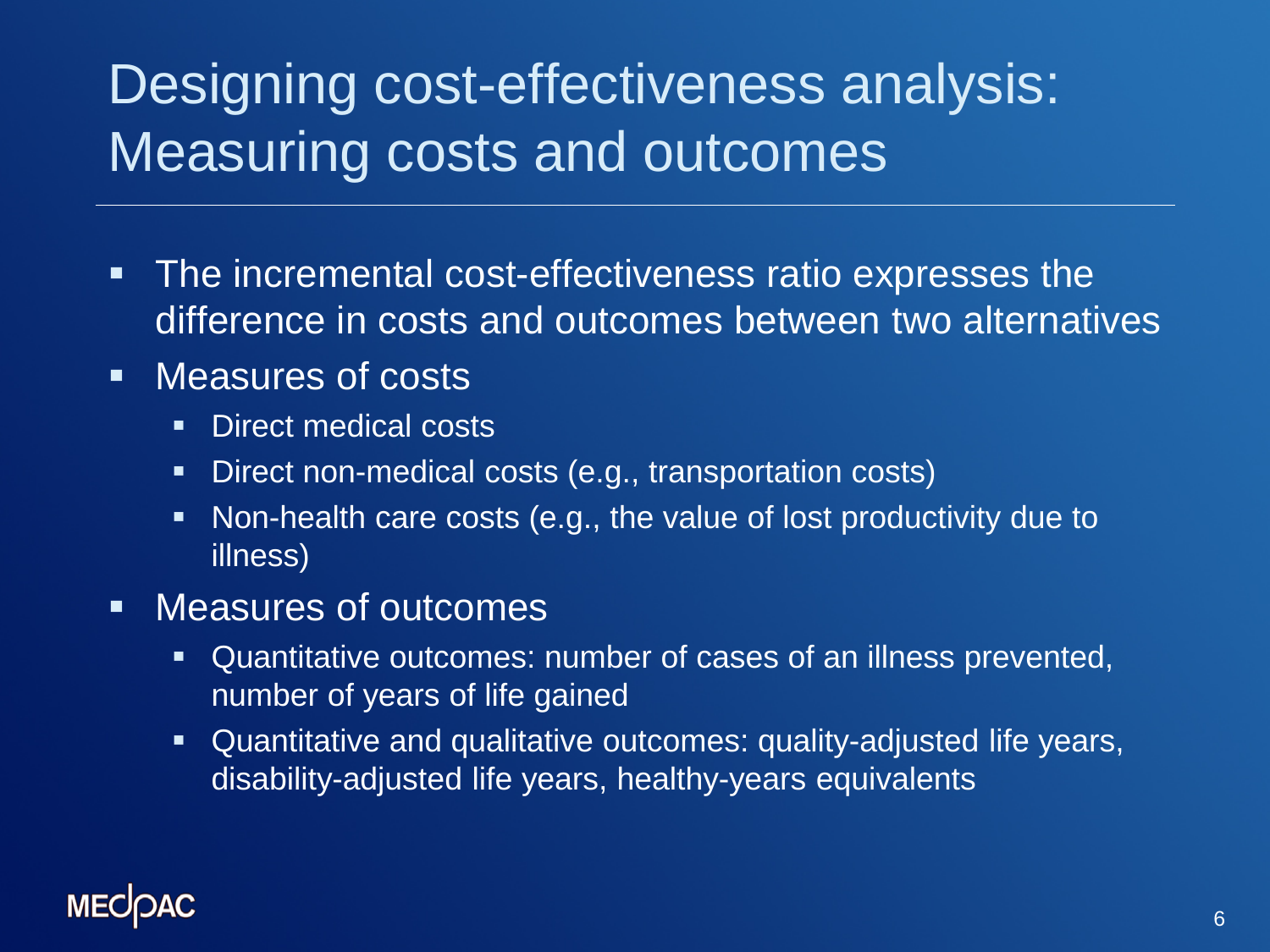## Designing cost-effectiveness analysis: Other elements

- **Defining the reference case**
- Defining the perspective
- **Selecting alternative interventions**
- **-** Data sources
- **The time horizon**
- **Sensitivity analysis**

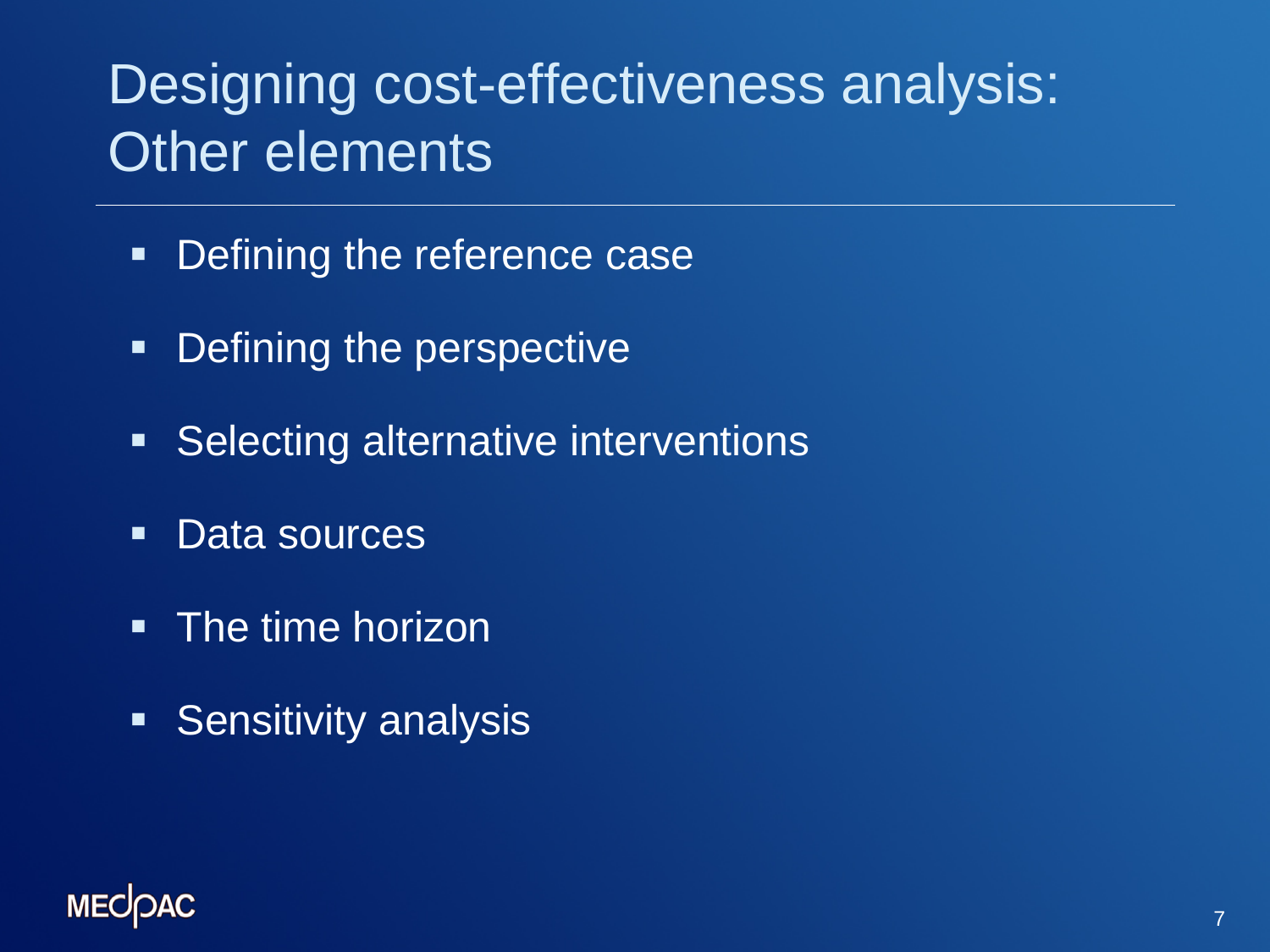#### Illustrative example

|                         | <b>Cost</b> | <b>Life-years</b><br>gained | Additional cost (\$) per<br>additional life-year gained |
|-------------------------|-------------|-----------------------------|---------------------------------------------------------|
| <b>Standard of care</b> | \$100       | 20.0                        |                                                         |
| <b>Intervention B</b>   | \$500       | 23.0                        | \$133                                                   |
| <b>Intervention C</b>   | \$1,000     | 23.5                        | \$257                                                   |

 Compared to the standard of care, the cost per additional yearof life gained is \$133 for intervention B and \$257 for intervention C

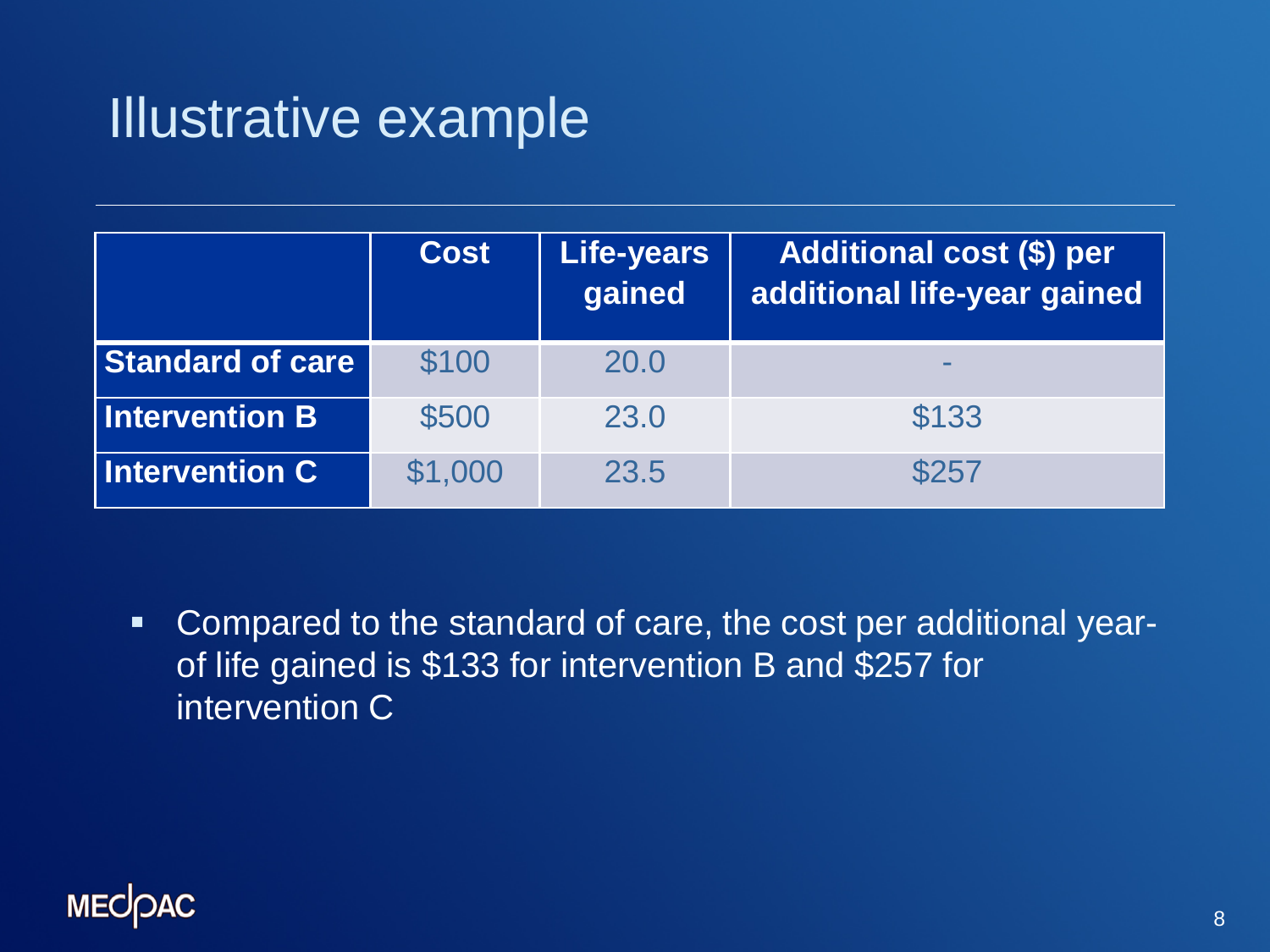# FFS Medicare's history considering costeffectiveness analysis

- **FFS Medicare generally does not consider cost** effectiveness in its coverage decisions
- CMS twice contemplated cost effectiveness in the coverage process
	- **1989 proposed rule**
	- 2000 notice of intent
- **FFS Medicare has utilized cost-effectiveness evidence for** preventive services
- The Patient Protection and Affordable Care Act of 2010 constrains Medicare's use of cost-effectiveness analysis

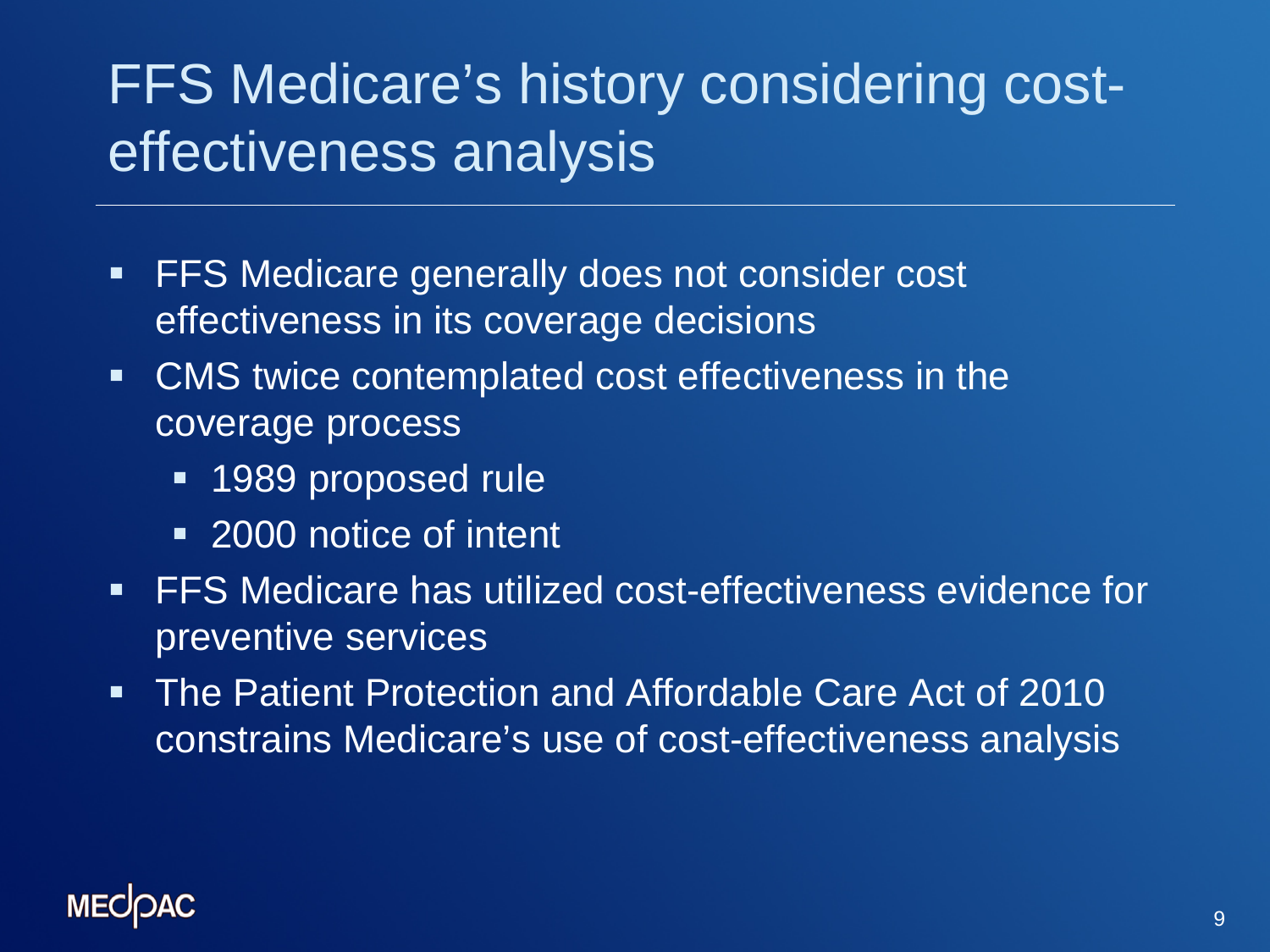## Medicare's 1989 proposed regulation

- Would have established criteria in the coverage process to determine whether a new service was "reasonable and necessary"
- **Added cost effectiveness as a criterion for coverage**
- A new item or service would be cost effective if it was:
	- **Less costly and at least as effective as a covered alternative**
	- **Nore costly and effective than a covered alternative**
	- Less costly and effective than a covered alternative, but is a viable alternative for some beneficiaries
- **The proposed rule was never finalized**

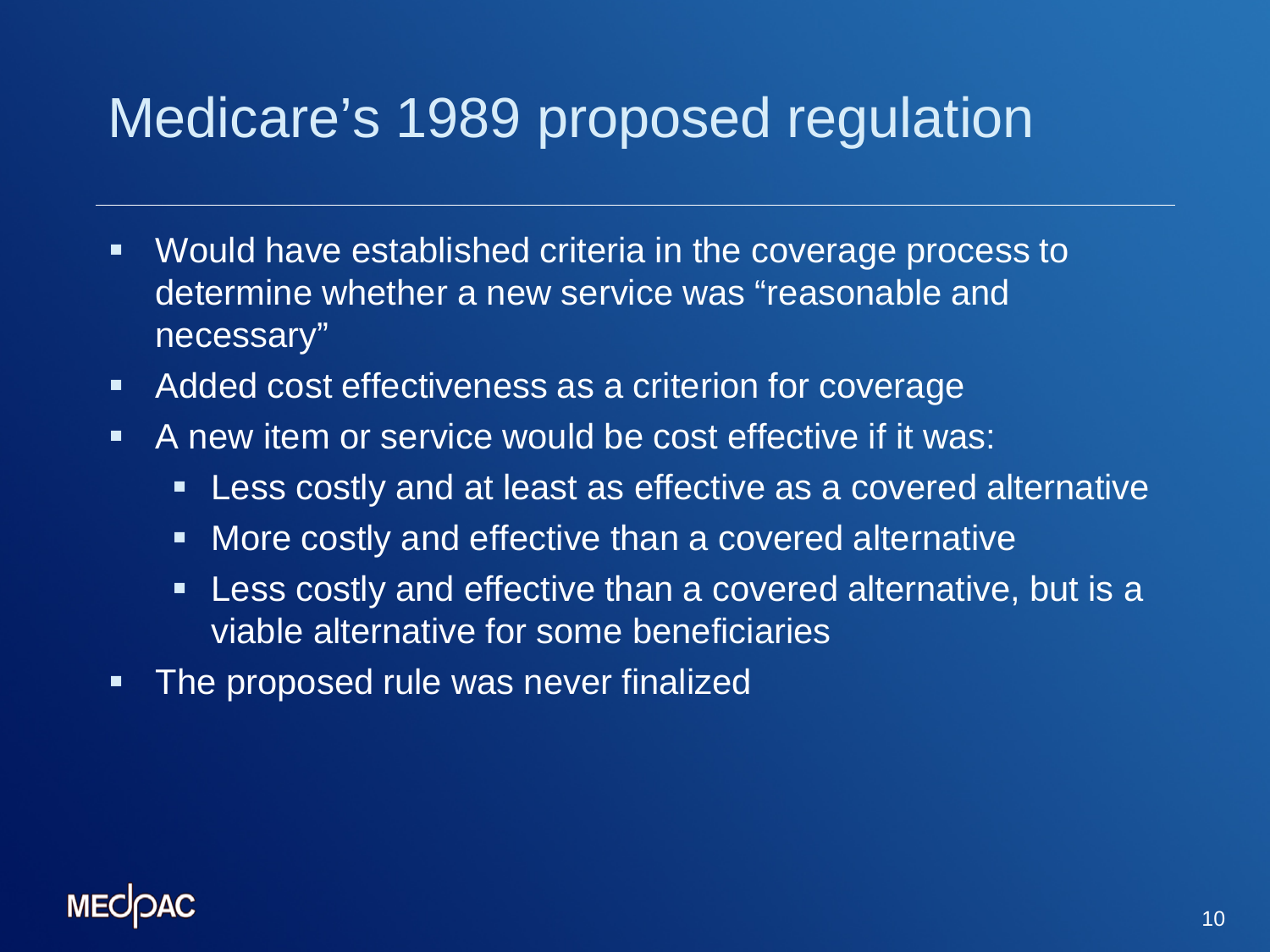## Medicare's 2000 notice of intent

- Outlined criteria that would determine whether a service was reasonable and necessary
- A new item or service would be reasonable and necessary if it:
	- **Demonstrated medical benefit**
	- **Added value**
- Cost would have been considered for new services that were substantially equivalent to a covered alternative
- **The notice of intent was not finalized**

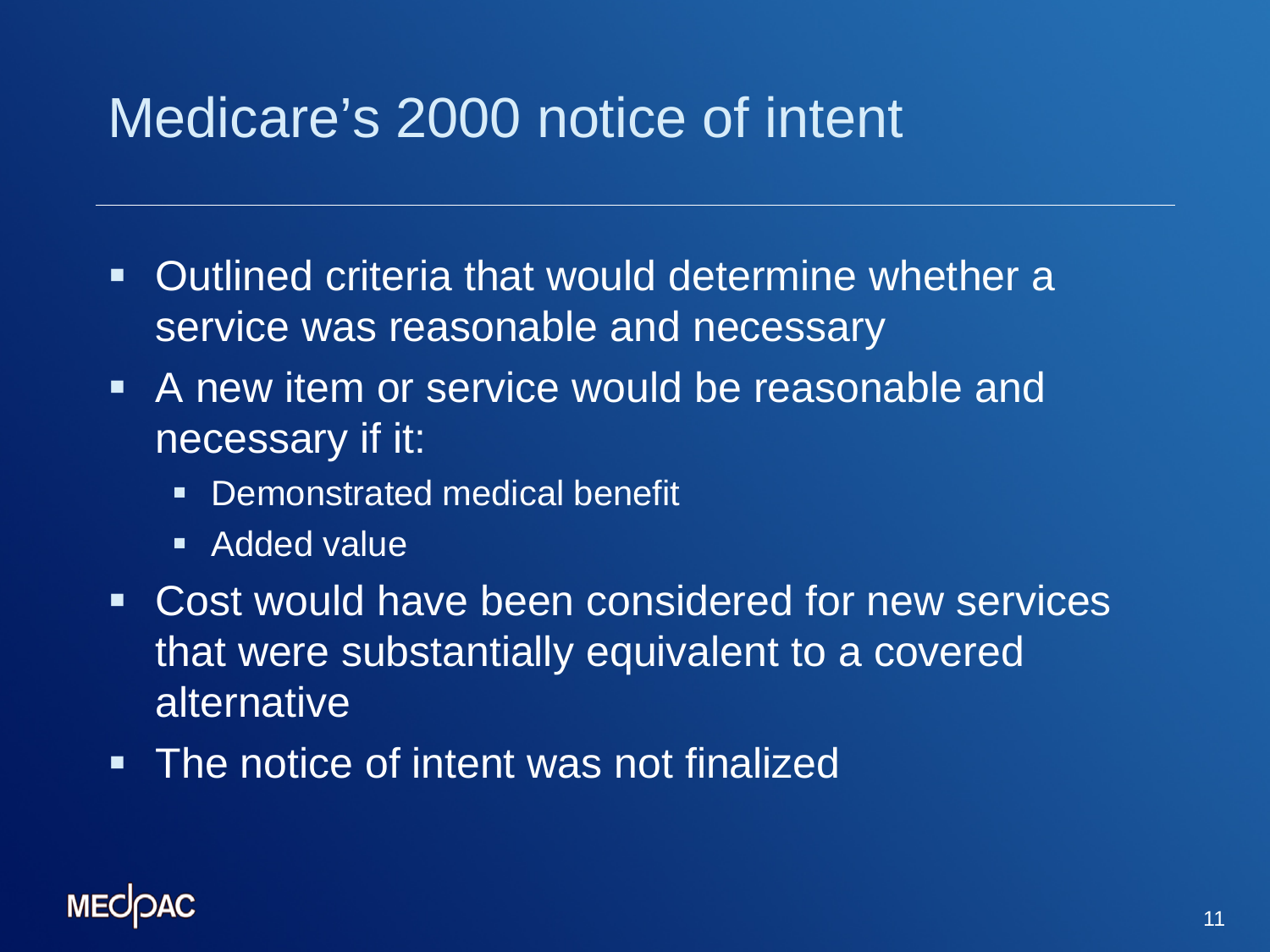# Movement towards cost-effectiveness analysis

- **Some payers, purchasers, and PBMs have** expressed interest in using cost-effectiveness data
- **Pharmaceutical and device manufacturers are** increasingly entering into value-based arrangements with payers
- **Payers, purchasers, and government agencies using** assessments by the Institute for Clinical and Economic Review
- Cost-effectiveness analyses are widely used in countries outside of the United States

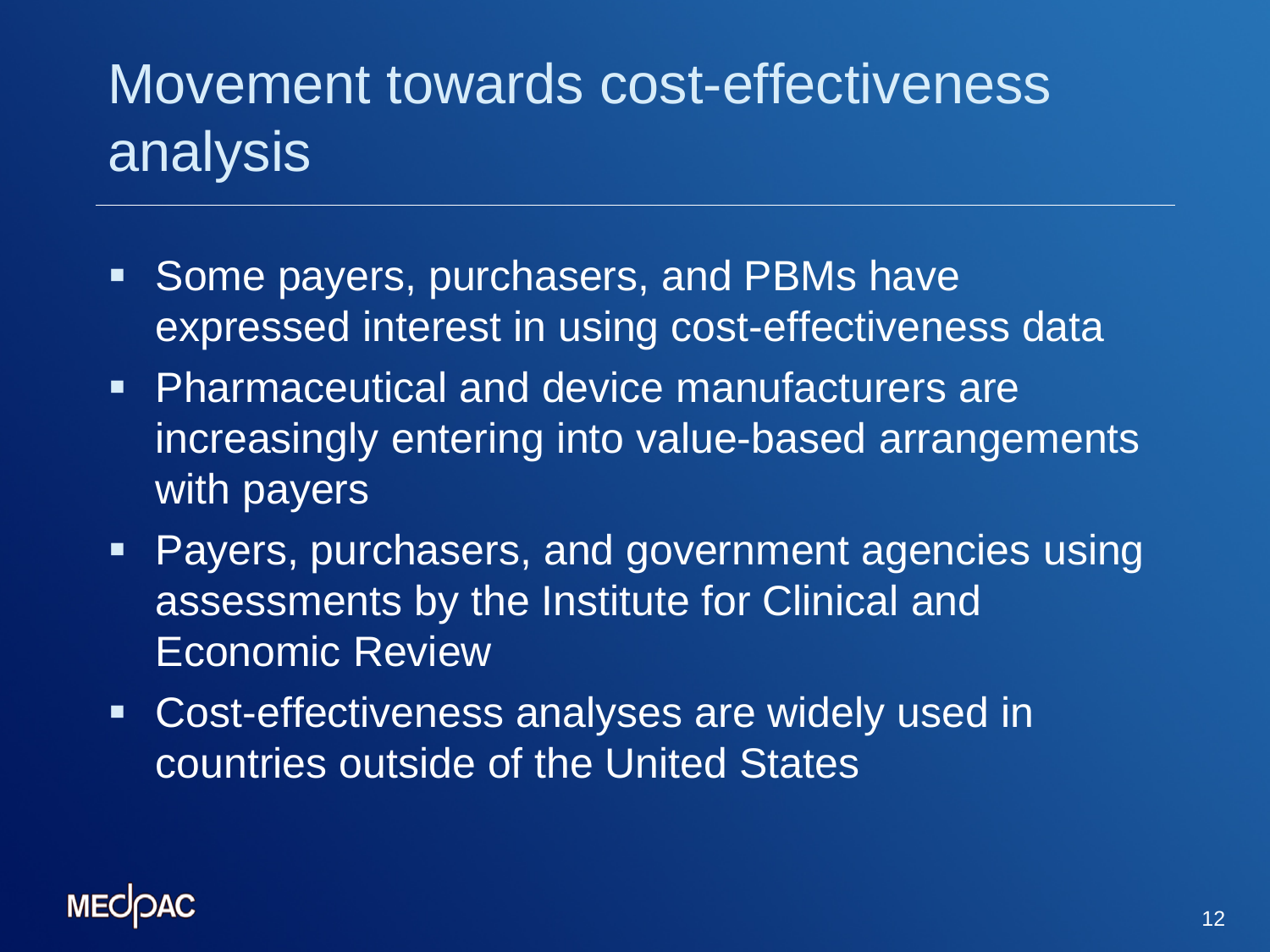Some stakeholders' concerns about costeffectiveness analysis

- **Methodological issues**
- Effect on patients' access to care and clinician-patient relationships
- **Effect on innovation**